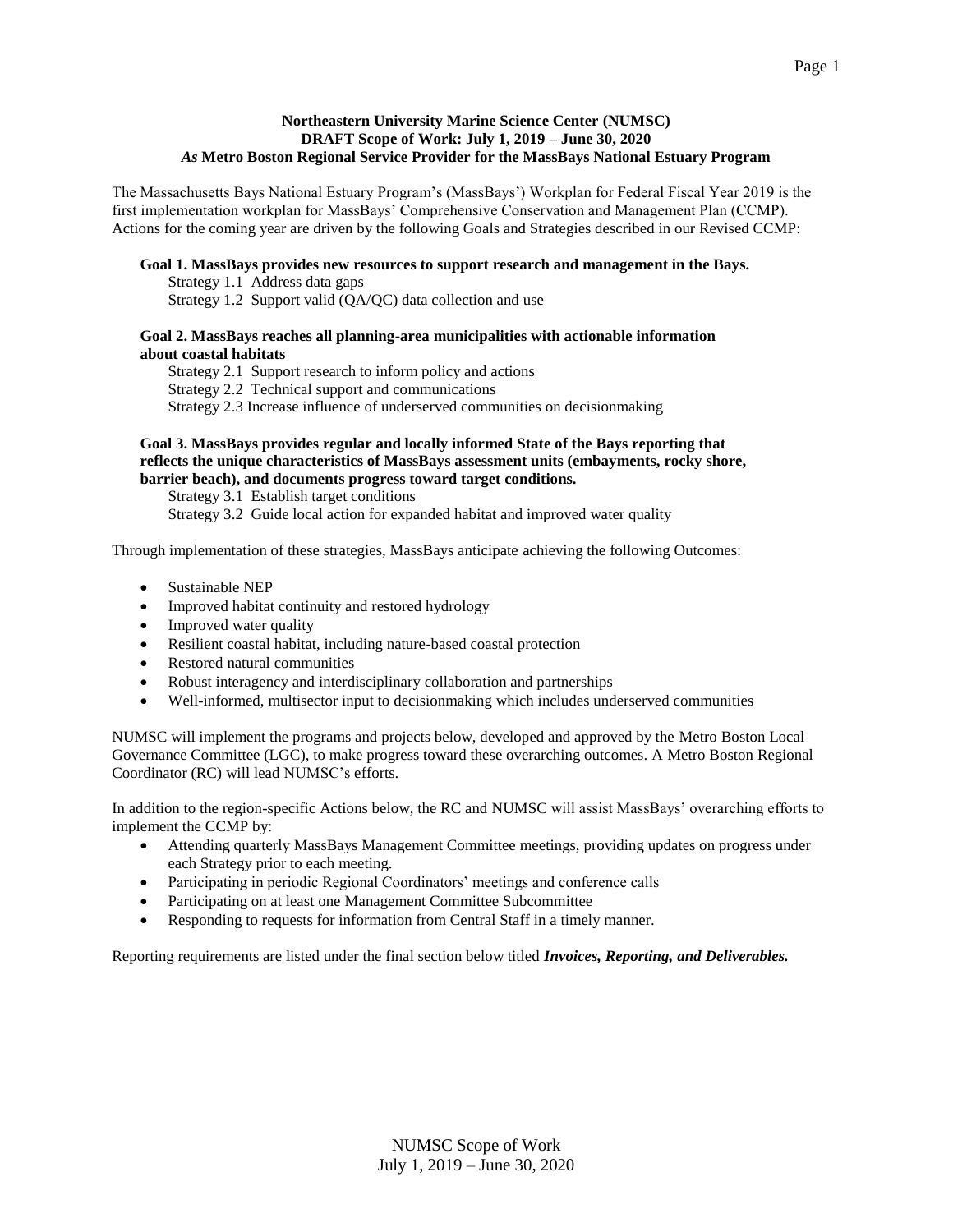| Strategy 2.1 Support research to inform policy and actions |
|------------------------------------------------------------|
|------------------------------------------------------------|

| <b>Activity 1</b>                                                                    | Tide Gate Management and Outreach: Rumney Marsh $-A$<br>Case Study (ongoing)                                                                                       |                             |
|--------------------------------------------------------------------------------------|--------------------------------------------------------------------------------------------------------------------------------------------------------------------|-----------------------------|
| <b>Description/Objectives</b>                                                        | Conduct social-ecological study of tide gates in Rumney Marsh,<br>including 1:1 municipal tide gate outreach and community<br>engagement with local organizations. |                             |
| <b>CCMP Outcome</b>                                                                  | Improved habitat continuity and hydrology                                                                                                                          |                             |
| <b>Project Partners &amp; Roles</b>                                                  | NUMSC: data collection and analysis                                                                                                                                |                             |
| <b>Project Budget &amp; RC LOE</b>                                                   | \$7500, 1.5 months                                                                                                                                                 |                             |
| <b>NUMSC Tasks</b>                                                                   | <b>Deliverables</b>                                                                                                                                                | <b>Timing</b><br>$(Q1 - 4)$ |
| Schedule and attend meetings with<br>municipal staff                                 | Presentation / technology transfer materials shared<br>with municipalities, list of meetings                                                                       | $Q1-2$                      |
| Gather information from local<br>contacts re: tide gate conditions<br>and management | Updated information for MA tide gate inventory                                                                                                                     | $Q2-3$                      |
| Meetings with key stakeholder<br>agencies / organizations                            | List of meetings                                                                                                                                                   | Q4                          |

# **Strategy 2.2 Provide technical support and communications**

| <b>Activity 2</b>                                       | Support municipal and regional actions that promote resilient<br>coastal habitats and communities through the use of nature-<br>based solutions (ongoing)                                                                                 |                             |
|---------------------------------------------------------|-------------------------------------------------------------------------------------------------------------------------------------------------------------------------------------------------------------------------------------------|-----------------------------|
| <b>Task Description/Objective</b>                       | Connect NU researchers and other experts to communities<br>interested in living shoreline projects. Support and collaborate<br>on potential living shoreline projects in metro Boston,<br>becoming a key partner in at least one project. |                             |
| <b>CCMP Outcome</b>                                     | Resilient coastal habitat                                                                                                                                                                                                                 |                             |
| <b>Project Partners &amp; Roles</b>                     | NUMSC: data collection and analysis<br>BHEN: co-organizers<br>(additional partners to be determined)                                                                                                                                      |                             |
| <b>Project Budget &amp; RC LOE</b>                      | \$5000, 1 month                                                                                                                                                                                                                           |                             |
| <b>NUMSC Tasks</b>                                      | <b>Deliverables</b>                                                                                                                                                                                                                       | <b>Timing</b><br>$(Q1 - 4)$ |
| Organize at least 3 waterfront site visits              | Dates and locations of visits, number of participants                                                                                                                                                                                     | $Q1-Q3$                     |
| Support efforts to conduct<br>living shoreline projects | Letter of support for at least one proposal<br>for design or implementation funding                                                                                                                                                       | Q <sub>3</sub>              |
| Participate in at least one.<br>project                 | Article for MassBays e-newsletter re:<br>project implementation                                                                                                                                                                           | $Q3-Q4$                     |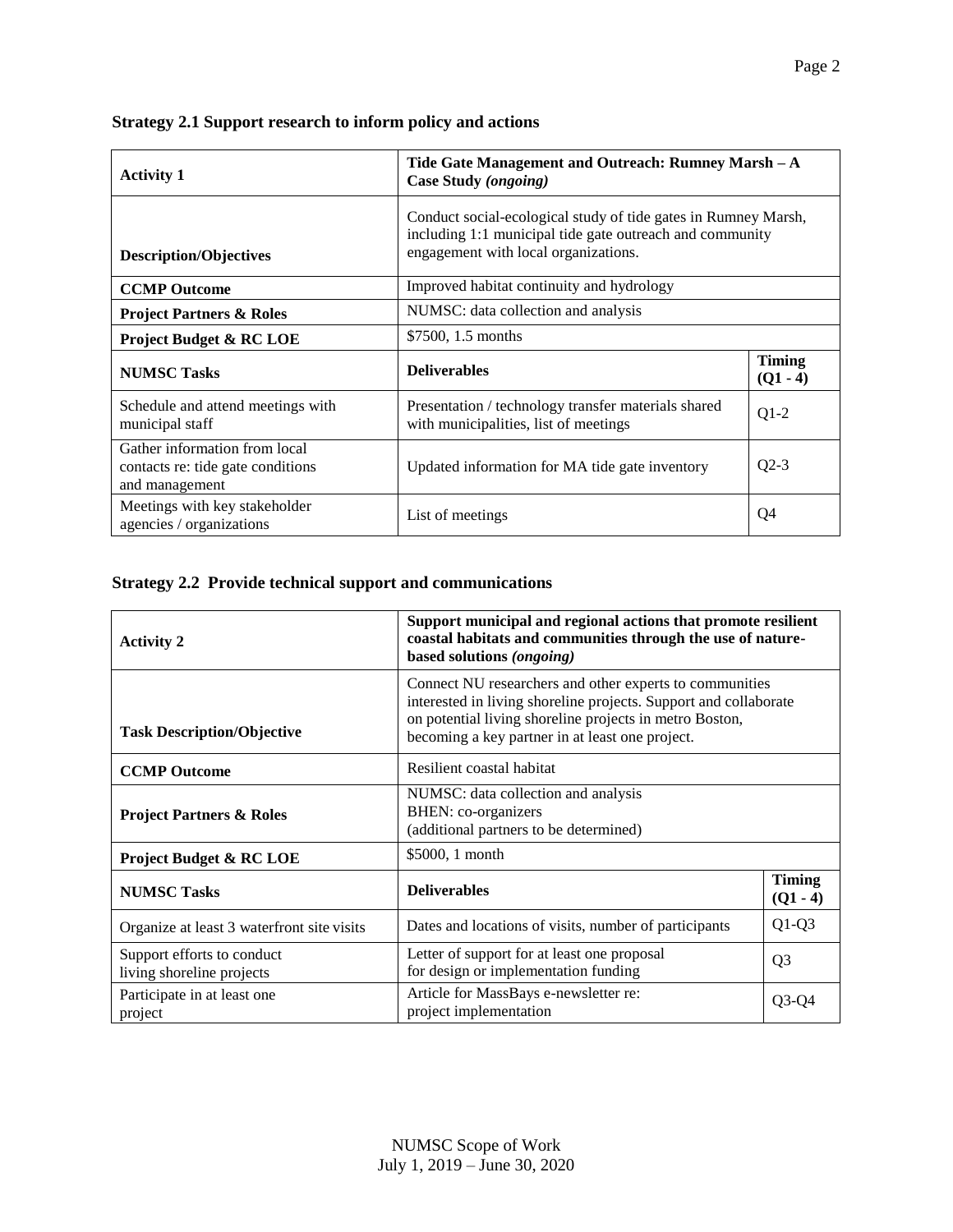| <b>Activity 3</b>                                                                                               | Represent MassBays on relevant networks (ongoing)                                                                                            |                             |
|-----------------------------------------------------------------------------------------------------------------|----------------------------------------------------------------------------------------------------------------------------------------------|-----------------------------|
| <b>Description/Objective</b>                                                                                    | Convene and provide input to existing working groups on topics<br>relevant to MassBays' desired outcomes                                     |                             |
| <b>CCMP Outcome</b>                                                                                             | Robust interagency and interdisciplinary collaboration and<br>partnerships                                                                   |                             |
| <b>Partners</b>                                                                                                 | Greater Boston Research Advisory Group, Municipal<br>Vulnerability Preparedness, Ocean Science Advisory Council,<br>and others as identified |                             |
| <b>Project Budget &amp; RC LOE</b>                                                                              | \$2500, 0.5 month                                                                                                                            |                             |
| <b>NUMSC Tasks</b>                                                                                              | <b>Deliverables</b>                                                                                                                          | <b>Timing</b><br>$(Q1 - 4)$ |
| Join networks conducting work relevant to<br>and/or with the potential to advance<br><b>CCMP</b> implementation | List of networks and outcomes                                                                                                                | Q4                          |

## **Strategy 2.3 Increase influence of underserved communities on decisionmaking**

| <b>Activity 4</b>                                                                         | Expand the audience for MassBays' work in Metro Boston<br>(ongoing)                                             |                             |
|-------------------------------------------------------------------------------------------|-----------------------------------------------------------------------------------------------------------------|-----------------------------|
| <b>Description/Objective</b>                                                              | Engage diverse learners in watershed and coastal science<br>education, bring new audiences to MassBays' mission |                             |
| <b>CCMP Outcome</b>                                                                       | Well-informed, multisector input to decisionmaking which<br>includes underserved communities                    |                             |
| <b>Project Partners &amp; Roles</b>                                                       | NUMSC Outreach Team, BHEN, CNC: co-organizers                                                                   |                             |
| <b>Project Budget &amp; RC LOE</b>                                                        | \$5000, 1 month                                                                                                 |                             |
| <b>NUMSC Tasks</b>                                                                        | <b>Deliverables</b>                                                                                             | <b>Timing</b><br>$(Q1 - 4)$ |
| Continue to refine and develop<br>components of the Boston Harbor<br><b>Habitat Atlas</b> | List of improvements made based on user feedback                                                                | Q1                          |
| For all outreach efforts, facilitate new<br>participation by underserved<br>communities   | List of accommodations made, sample notices to<br>new audiences                                                 | $Q1-Q4$                     |
| Host Metro Boston High School Marine<br>Science Symposium                                 | Participants' evaluation summary                                                                                | Q4                          |
| Assist in organizing at least four science<br>cafés                                       | List of speakers, new subscribers to MassBays e-<br>newsletter                                                  | $Q1-Q4$                     |
| Assist in organizing at least one coastal<br>event for 2020 City Nature Challenge         | Date and location of event, number of participants and<br>species photographed                                  | Q4                          |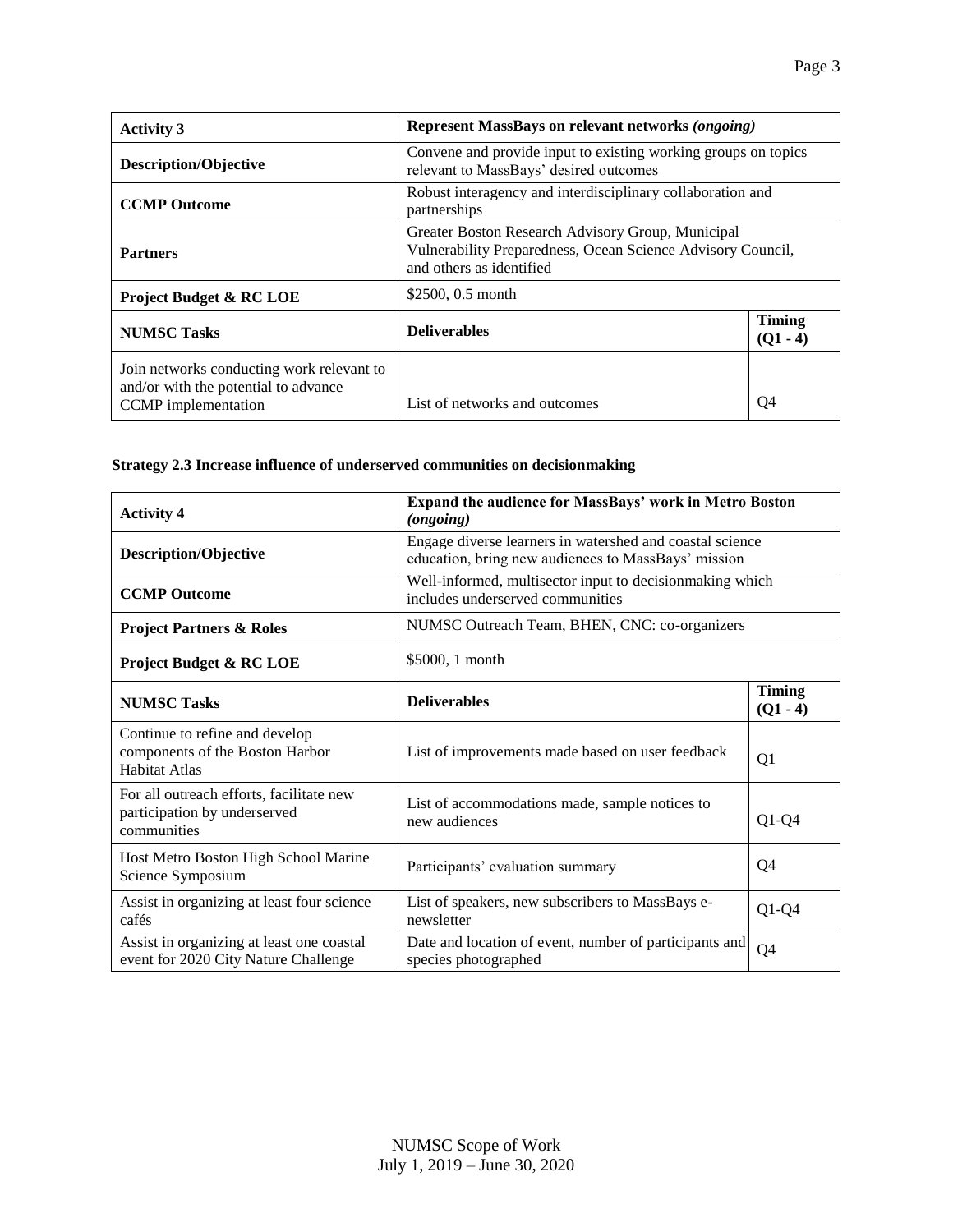| <b>Activity 5</b>                                                                          | Assist in organizing and hosting Boston Harbor & Islands<br>Science Symposium (new)                                    |                             |
|--------------------------------------------------------------------------------------------|------------------------------------------------------------------------------------------------------------------------|-----------------------------|
| <b>Description/Objective</b>                                                               | Facilitate the communication of research and monitoring in coastal<br>ecosystems in Metro Boston to a diverse audience |                             |
| <b>CCMP Outcome</b>                                                                        | Well-informed, multisector input to decision making, including<br>underserved communities                              |                             |
| <b>Project Partners &amp; Roles</b>                                                        | Boston Harbor Ecosystem Network: co-organizers<br>(additional partners to be determined)                               |                             |
| <b>Project Budget &amp; RC LOE</b>                                                         | \$10000, 2 months                                                                                                      |                             |
| <b>NUMSC Tasks</b>                                                                         | <b>Deliverables</b>                                                                                                    | <b>Timing</b><br>$(Q1 - 4)$ |
| Start planning second<br>symposium with potential partners                                 | Convene planning group, identify date and venue                                                                        | Q1                          |
| Identify presentation topics and<br>activities, invite presenters, organize<br>field trips | List of speakers and activities                                                                                        | $Q2-Q3$                     |
| Host second Boston Harbor & Islands<br>Science Symposium                                   | List of participants, summary of participant<br>feedback                                                               | Q4                          |

| <b>Activity 6</b>                                                    | Assess the nature of collaborations among organizations on<br>restoration projects in MA (new)                                                                        |                             |
|----------------------------------------------------------------------|-----------------------------------------------------------------------------------------------------------------------------------------------------------------------|-----------------------------|
| <b>Description/Objective</b>                                         | Conduct partnership network analysis of restoration projects in MA<br>to determine how often different organizations collaborate and on<br>which types of restoration |                             |
| <b>CCMP</b> Outcome                                                  | Robust interagency and interdisciplinary collaborations and<br>partnerships                                                                                           |                             |
| <b>Project Partners &amp; Roles</b>                                  | NUMSC: data collection and analysis                                                                                                                                   |                             |
| <b>Project Budget &amp; RC Level of Effort</b>                       | \$2500, 0.5 month                                                                                                                                                     |                             |
| <b>NUMSC Tasks</b>                                                   | <b>Deliverables</b>                                                                                                                                                   | <b>Timing</b><br>$(Q1 - 4)$ |
| Conduct partnership network analysis,<br>data analysis and synthesis | Results, tables, and figures from MS thesis                                                                                                                           | Q <sub>2</sub>              |

# **Strategy 3.1 Establish target conditions**

| <b>Activity 7</b>                   | Finalize estuary delineation assessment (EDA 2.1)<br>and disseminate results via multiple outlets          |
|-------------------------------------|------------------------------------------------------------------------------------------------------------|
| <b>Description/Objective</b>        | (Ongoing) Conduct additional analyses and prepare<br>manuscript to be submitted to a peer-reviewed journal |
| <b>CCMP Outcome</b>                 | All                                                                                                        |
| <b>Project Partners &amp; Roles</b> | NUMSC: data analysis                                                                                       |